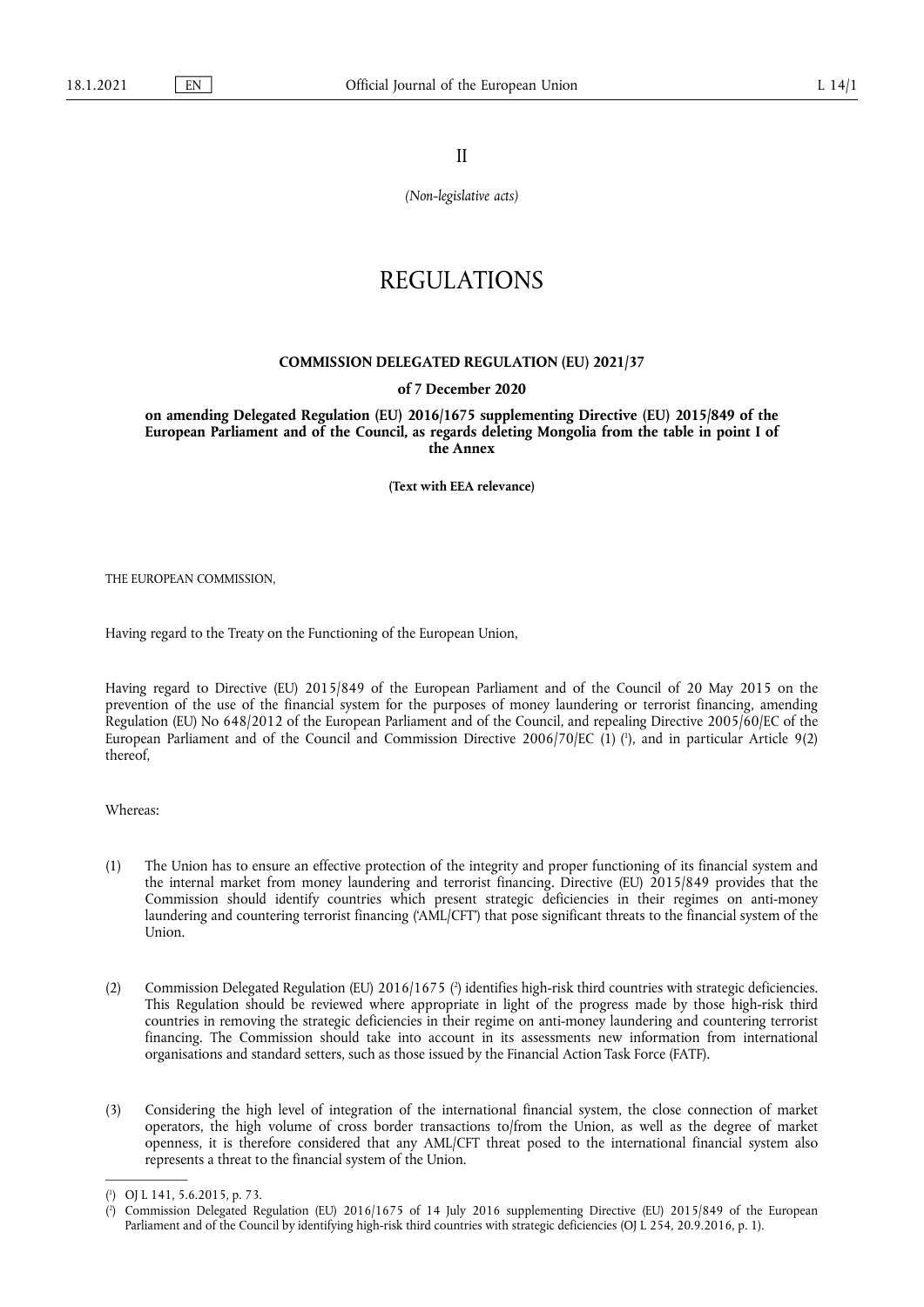- (4) In line with the criteria set out in Directive (EU) 2015/849, the Commission takes into account the recent available information, in particular recent FATF Public Statements, FATF documents 'Improving Global AML/CFT Compliance: Ongoing Process Statement', and FATF reports of the International Cooperation Review Group in relation to the risks posed by individual third countries, in accordance with Article 9(4) of Directive (EU) 2015/849.
- (5) In October 2019, the FATF identified Mongolia as a jurisdiction having strategic AML/CFT deficiencies for which Mongolia had developed an action plan with the FATF. On this basis and in accordance with the latest relevant information, the Commission's assessment in May 2020 concluded that Mongolia should be considered as a thirdcountry jurisdiction which had strategic deficiencies in its AML/CFT regime that posed significant threats to the financial system of the Union, in accordance with the criteria set out in Article 9 of Directive (EU) 2015/849. It was also noted that Mongolia had provided written high-level political commitments to address the identified deficiencies and had developed an action plan with the FATF.
- (6) It is of the utmost importance that the Commission conducts a permanent monitoring of third countries and assesses developments in their legal and institutional frameworks, the powers and procedures of competent authorities, and the effectiveness of their AML/CFT regime, with a view to updating the Annex of Delegated Regulation (EU) 2016/1675.
- (7) The FATF welcomed significant progress made by Mongolia in improving its AML/CFT regime and noted that this country has established the legal and regulatory framework to meet the commitments in its action plan regarding the strategic deficiencies that the FATF had identified. This country is therefore no longer subject to the FATF's monitoring process under its on-going global AML/CFT compliance process. This country will continue to work with the FATF-Style Regional Bodies to further improve its AML/CFT regime.
- (8) The Commission assessed the information relating to the progress in addressing strategic deficiencies of Mongolia.
- (9) The Commission's assessment concluded that, considering the available information, Mongolia no longer has strategic deficiencies in its AML/CFT regime. Mongolia has strengthened the effectiveness of its AML/CFT regime and addressed related technical deficiencies to meet the commitments in its action plan regarding the strategic deficiencies that the FATF had identified. These measures are sufficiently comprehensive and meet the necessary requirements to consider that strategic deficiencies identified under article 9 of the Directive (EU) 2015/849 have been addressed.
- (10) Delegated Regulation (EU) 2016/1675 should therefore be amended accordingly,

HAS ADOPTED THIS REGULATION:

#### *Article 1*

In the Annex to Delegated Regulation (EU) 2016/1675, in the table under point 'I. High-risk third countries which have provided a written high-level political commitment to address the identified deficiencies and have developed an action plan with FATF', the following line is deleted:

| 10<br>.<br>---- |  |
|-----------------|--|
|-----------------|--|

## *Article 2*

This Regulation shall enter into force on the twentieth day following that of its publication in the *Official Journal of the European Union.*